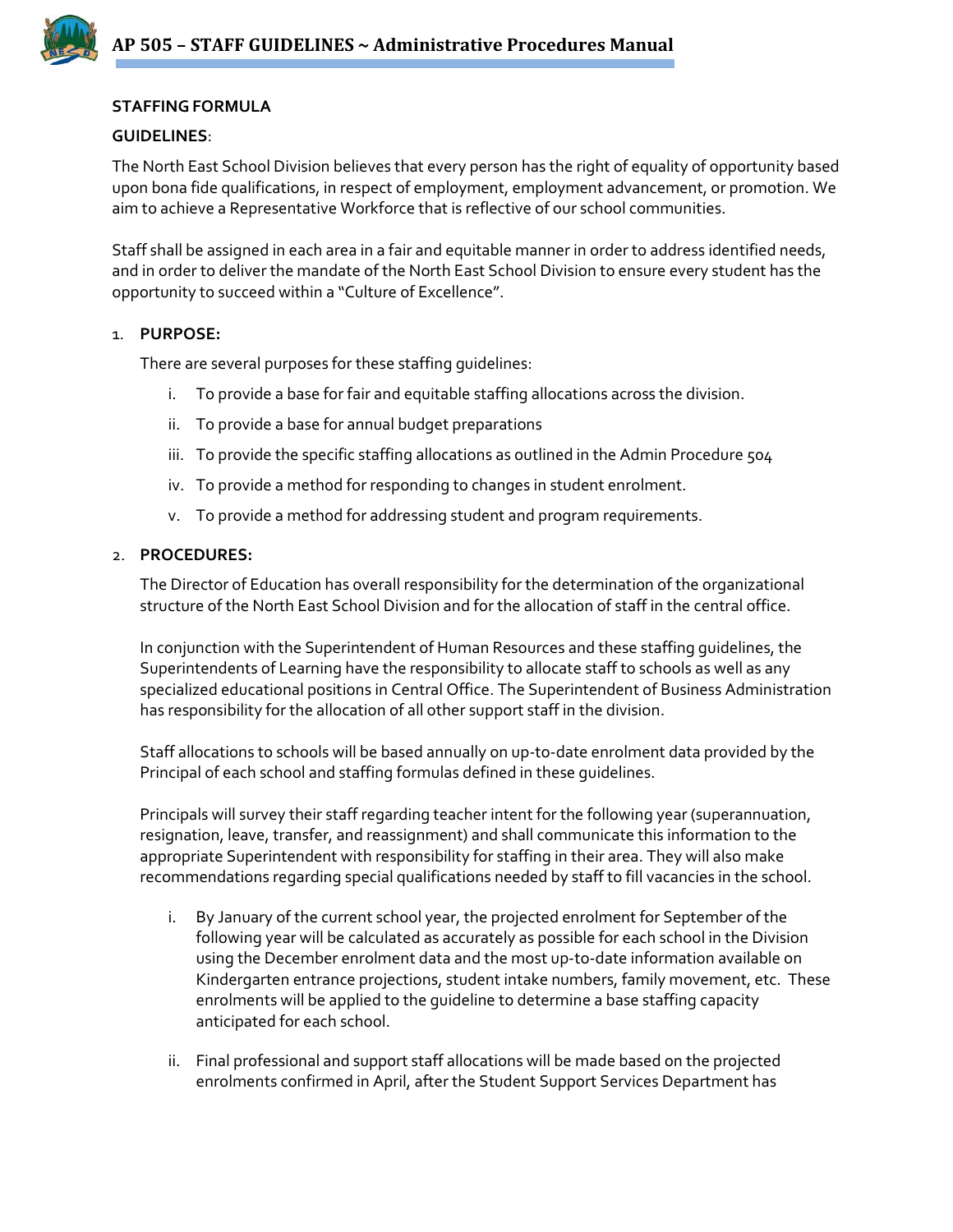determined anticipated Intense needs students, and any other known "diversity" factors that are specific to individual student profiles.

- iii. Predicted staffing requirements (from the December data) will be used for budgeting purposes. To avoid the likelihood of overstaffing, a "holdback factor" may be used, and may be applied at the discretion of the Superintendent assigned to the school. Schools should plan for staffing adjustments and operate with a "contingency" in mind to address unforeseen needs that may develop.
- iv. After enrolment projections are finalized (and before June 30 of each year), enrolment variations at specific schools that materialize after June 30 and before September 30 of the following year, will not typically be used to increase or decrease staffing levels in the fall. For schools where an enrolment increase has created an unforeseen staffing shortage, application can be made to the Director (through the Superintendent of Schools) for a staffing adjustment. Staffing surpluses may also be addressed where unique developments warrant.
- v. Intense needs students identified will be treated apart from the staffing considerations referenced above. Qualifying students that enroll at a specific school may result in staffing being added to the school where these students are enrolled. Similarly, if Intense Needs students leave a school, support services may be decreased. As Educational Associate deployment will be a "centralized" function, decisions to adjust Educational Associate FTE at a school will be made after the Principal and Superintendents meet to confirm needs.
- vi. Particularly in the fall of the school year, when a school's final Intense Support designations may not be finalized, no staffing transfer decisions will be made at a school without first convening a meeting of the In-School Administrator(s), the Superintendent of Schools, and the Learning Consultant for the impacted school to discuss any possible changes pending in the school's "diversity profile".
- vii. Situations in which the application of the below formula results in an untenable educational situation (i.e. - a school unable to "balance" staffing needs as derived by the guidelines) should be brought to the attention of the applicable Superintendent. When necessary, these situations will be shared with the Director for consideration and final decision. Examples of possible "exceptional circumstances" where "outside formula" support might be considered could include staff deployment necessary to support a "Joint-Use Facility" or additional staffing support required as part of an Occupational Health and Safety concern.
- viii. When the application of the guidelines for a school that experiences an increase in base student enrolment over the previous year, results in that school actually losing weighted enrolment as a result of the school no longer qualifying for "small school support" that it previously received, that school will be allocated a "transitional support weighting" (expressed as "Outside Formula Unit Support"), equal to the amount of weighted student enrolment lost as a result of this growth in enrolment. This support will continue until such time as the increased enrolment actually leads to increased "weighted students" for that school. As this factor is often complex to track (and will not apply to schools that lose capacity as a result of a lower "diversity profile"), school administrators will work closely with their assigned Superintendent of Schools and the Superintendent of Human Resources to determine the appropriate level of "transitional support" warranted.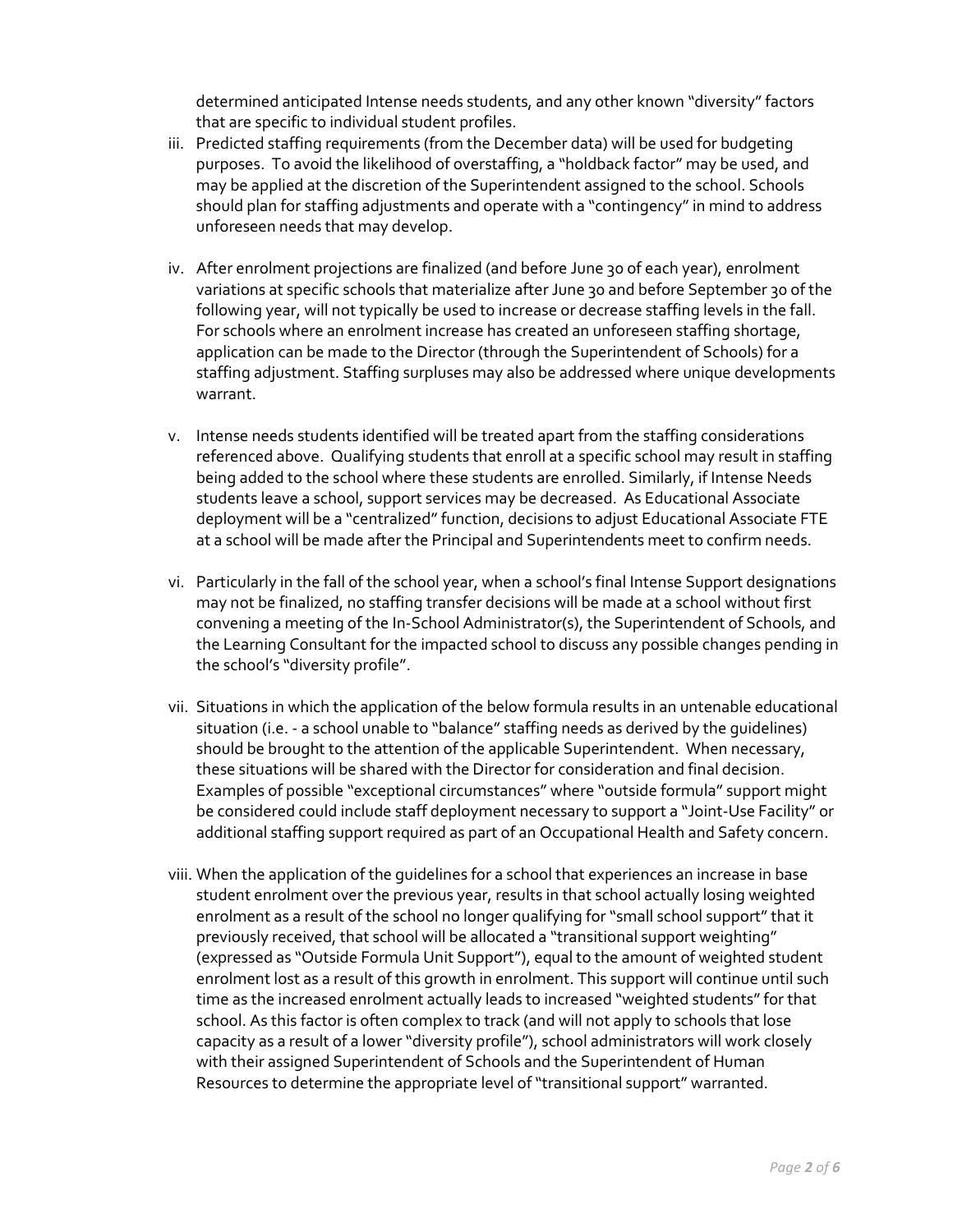- ix. Schools will be expected to operate within the formula guidelines unless a specific "transition plan" is in place to deal with an exceptional circumstance at a specific school that makes operating "to the guideline" educationally unsound.
- x. When confirming the "Staffing Allocation" for a particular school, and comparing that deployment to the "weighted enrolment" capacity developed for the school, costs associated with the supervision of Intense Needs students during the noon hour will not be "charged" against the school's deployment. If an identified student's plan identifies the need for specialized, intense supervision during the noon period, this will be provided. However, just as is the case for all students, human resources "costs" associated with that noon period supervision will not form part of the school's deployment as defined in these guidelines.

# *3.* **STUDENT COUNTS (base enrollment)**

- Reqular student = **1.0**
- Kindergarten = 0.5
- $-$  Pre-K students  $= 0.5$
- Part Time Student = **actual portion**

### **i. Additional Weighting per Pupil for Smaller Schools:**

*Schools with total student enrolments at each grade level below that fall within the number parameters listed will have their school's "weighted enrolment" adjusted upward as indicated:*

| 1. $PreK - g (100-199.9)$ or $10 - 12 (150-199.9)$ | <u>+0.08/student</u> |
|----------------------------------------------------|----------------------|
| 2. PreK - $9$ (<99.9) or 10 - 12 (100-149.9)       | +0.14/student        |
| $3. \quad 10 - 12(75 - 99.9)$                      | +o.2o/student        |
| 4. $10 - 12(50 - 74.9)$                            | <u>+0.27/student</u> |
| $5. 10 - 12 \approx 50$                            | <u>+0.35/student</u> |

### **ii. K-12 Small School Weighting:**

K-12 schools with a **full K-12 school enrollment BELOW 150 FTE students** will have their school "weighted enrolment" adjusted upward *A FURTHER AMOUNT* as indicated:

- 1. K-12 *Schools with <100 FTE students: ............................= + 0.20/FTE student*
- 2. K-12 Schools with **>100 < 150 FTE students**……………… = *+ 0.05/FTE student*

### **iii. E-Learning Support: = Support will be deployed centrally**

The applicable Superintendent or designate will conduct a review of "E-Learning Support" teacher allocations for each school with each Principal on an annual basis to confirm that the above guidelines are being met.

**iv. Diversity:**

*PreK-6 = +0.072/student*

*7-12 = +0.05/student*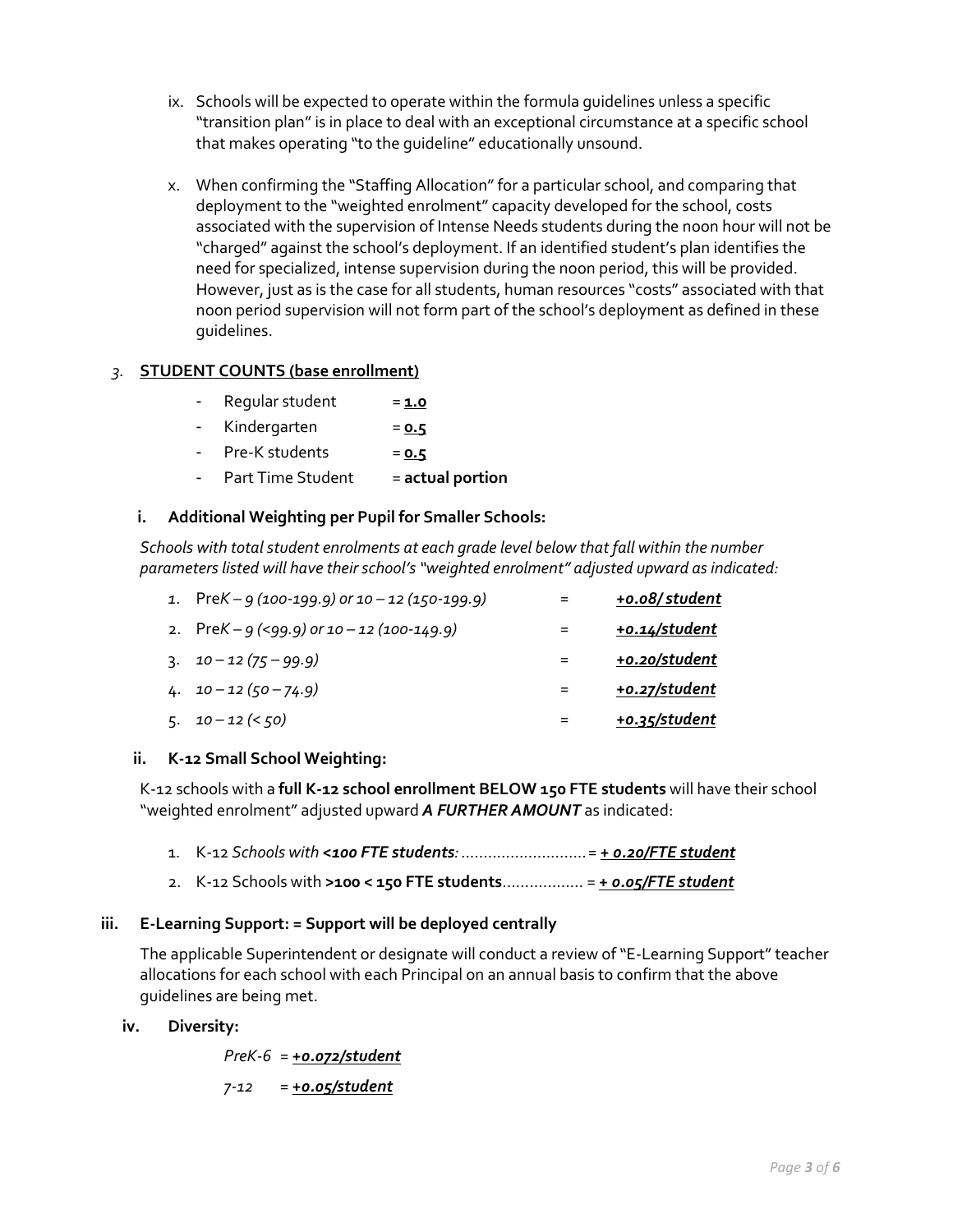## **v. At Risk Student Support = 5% of total student population:**

*This level of support will be applied to schools on an "enrolment ratio" basis. It is to help support students with exceptional needs that require significant and ongoing program adaptations. This support is intended to assist students of need who do not meet qualifications for Intense Support I or II designation.*

### *At Risk Support Factor= base student FTE enrolment X 0.05 X 0.66*

#### **vi. Career Guidance:**

#### *10-12 = +0.03/student*

### **vii. Community School = Support will be deployed centrally**

The applicable Superintendent or designate will conduct a review of the supports required for each school on an annual basis to confirm that supports are being provided.

#### **viii. Pre-K Program Offering:**

Schools that operate a qualified "Pre-K Program" will receive additional student weighting to support additional teaching staff costs designated to this program.

### **ix. Practical and Applied Arts – Middle Years Programming/ High School Credit Courses:**

### *P.A.A.1 = +0.02/student enrolled in a recognized middle school course. P.A.A.2* = *+0.05/student enrolled in a recognized high school credit course.*

#### **x. 3.10 English as an Additional Language Pupil Weighting:**

(Based on students being recognized by the Ministry of Education as meeting the criteria for EAL designation)

The applicable Superintendent will work on an "as requested" basis with the school administrator and the assigned Learning Consultant to secure necessary supports on an "outside formula" basis, for qualifying students with EAL needs.

### **xi. Designated Student Support:**

| Intense Support I         | <u> = Divisional Allocation- no "weighting" to schools</u> |  |
|---------------------------|------------------------------------------------------------|--|
| <b>Intense Support II</b> | = Divisional Allocation- no "Weighting" to schools         |  |

Where applicable, students at each school will still be identified for "Intense Support" for purposes of program development. However, Educational Associate time, where recommended, will be deployed centrally.

### **4. STUDENT SUPPORT STAFFING ALLOCATIONS**

Administrators will be responsible for ensuring that the capacity allocated for "Diversity" needs ("Diversity" and "At Risk" weighting,) is used to proportionately allocate teaching staff FTE dedicated to that area.

Since Paraprofessional Support will be deployed centrally, schools should be attending to Diversity Education Teacher (DET) time, Response to Instruction (RTI) time and co-teaching time through these allocations.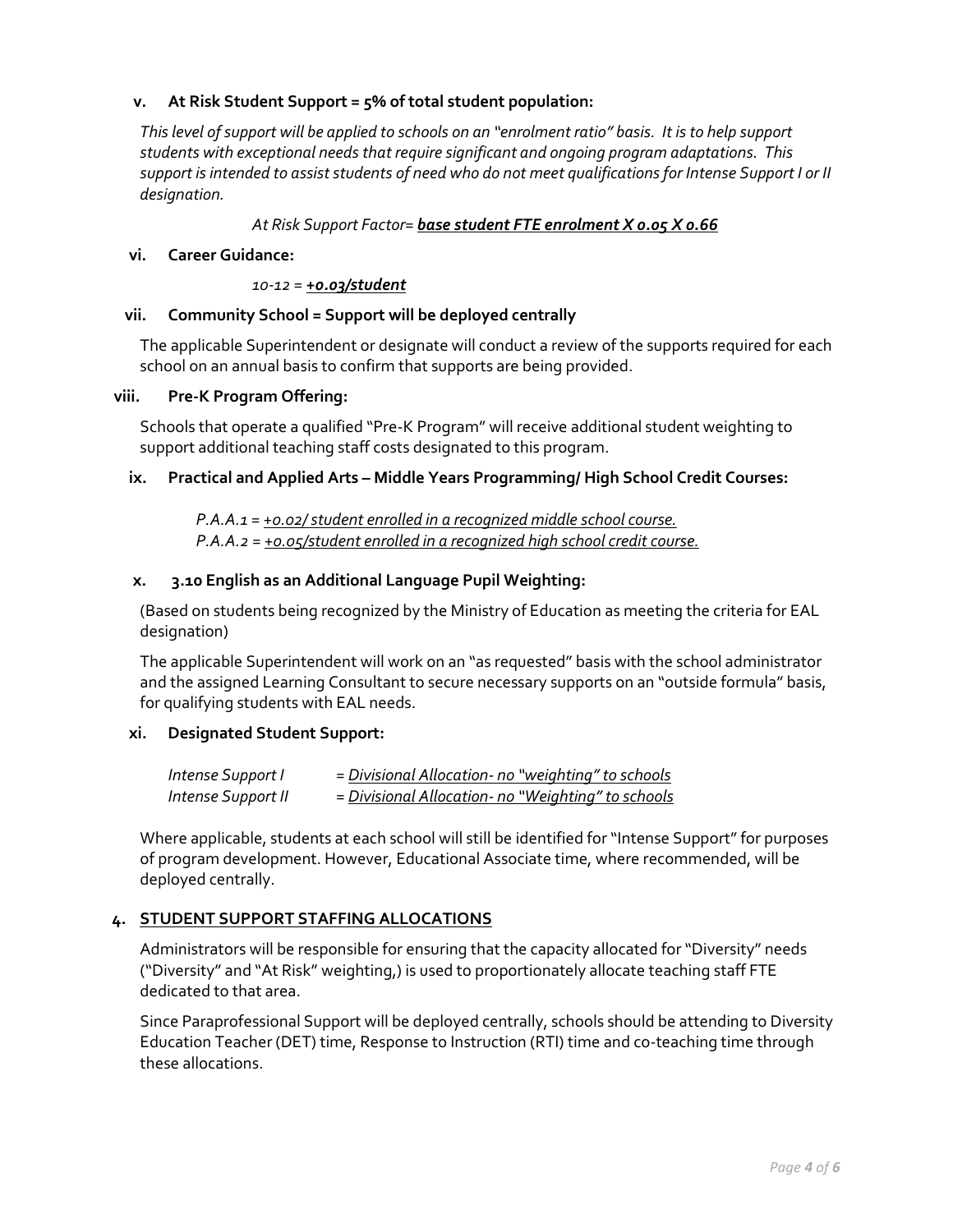The applicable Superintendent responsible for student services or designate will conduct a review of "student support staffing" teacher allocations for each school with each Principal on an annual basis to confirm that the above guidelines are being met.

# **5. EQUITY FACTOR**

Will be calculated and applied following budget planning process annually. Since all special programming and student needs have been addressed by the student weighting, one common "equity factor" will be used for the final staffing allocations at all schools.

## **Budget applications will be based on an "equity factor" equal to: 17.0**

# **6. STAFFING DECISIONS**

Recommendations for staffing allocations will be considered on a school by school basis. Depending on the primary responsibilities of staff under consideration for a change in deployment, specific Superintendents will be consulted. Final decisions regarding staffing at each school will be approved by the Superintendent of Human Resources in conjunction with Director of Education.

**Ability to increase staff at a particular school to reflect full capacity will be dependent on the division meeting its OVERALL staffing targets for all schools in the division.**

## **7. ADMINISTRATION**

The following guidelines are recommended for determining school-based administrative time allotments. Please note, however, that the application of these guidelines needs to be considered within the overall school's capacity through the application of the staffing guidelines. Administrators will need to consider adjustments in this area as the profile of the school changes, and reductions or increases in overall staffing become necessary.

# **ELEMENTARY/MIDDLE YEARS SCHOOLS:**

- i. Minimum allocation of 0.15 FTE per student grouping at the school (elementary/middle) *OR*
- ii. 0.5% per student for the first 150 students and 0.3% per student above 150
- iii. Maximum allocation for any Elementary/Middle Years School will be 1.0 FTE

# **K-12 SCHOOLS and MIDDLE YEARS/SECONDARY SCHOOLS:**

- i. As above, except 0.4% per student over 150
- ii. Maximum allocation to any one school will be 2.2 FTE
- iii. Minimum for all K-12 and "Secondary Schools will be 0.5 FTE
- iv. Decisions about determining the principal and vice principal allocations (where applicable) will be made through consultation among in-school and senior administration. As a general principle, schools with 150 or more students will employ a vice principal while schools under 150 pupils will not.
- v. Please note that for this guideline, "students" are based on "headcount" and not by FTE students or "weighted student" numbers.
- vi. Respecting the unique format of instruction and administrative support at this school, the above-referenced guidelines will not apply to the Star City Colony School.